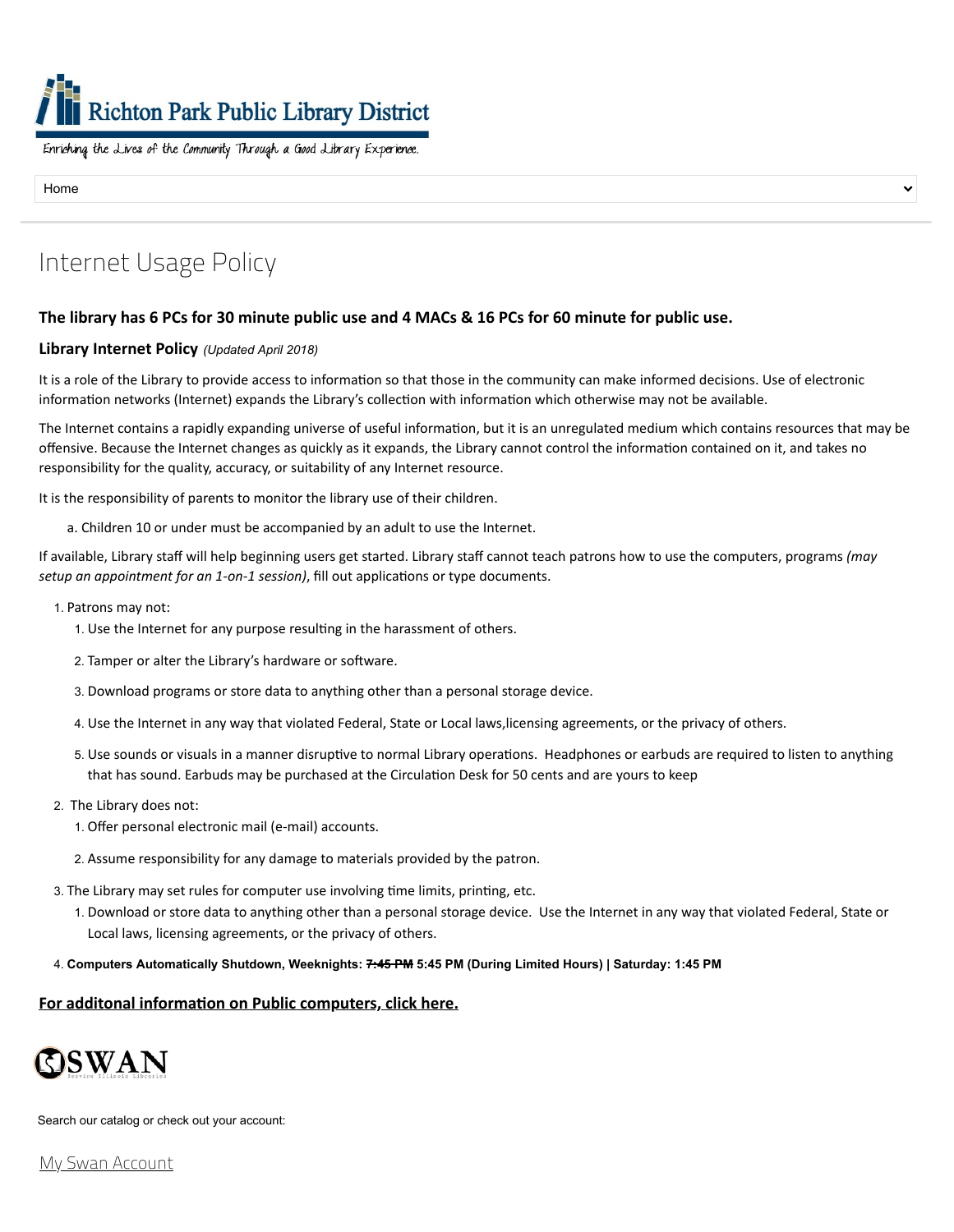## Library Hours

Monday - Friday

10:00am - 8:00pm

**Saturday** 

10:00am - 2:00pm

Closed Sunday

*Hours Effective as of October 4th, 2021*

Drive-Up Book & Media Return is open 24 hours!

Wireless Printing

There are two easy ways to wireless print at our library!

Upload your document with the

## [ePRINTit](https://tbs.eprintit.com/portal/#/ppl/upload/RPPL) Printing Portal

or Download the *Public Prints Locations* App from your App Store:





## Days Closed

New Year's Day Dr. Martin Luther King Jr. Day President's Day Good Friday Memorial Day Juneteenth Fourth of July Labor Day Veteran's Day Thanksgiving Day Christmas Eve Christmas Day New Year's Eve

## Policies Menu

[Policies Home](https://www.richtonparklibrary.org/policies-home) [Mission Statement](https://www.richtonparklibrary.org/mission-statement) [Collection Development](https://www.richtonparklibrary.org/collection-development)